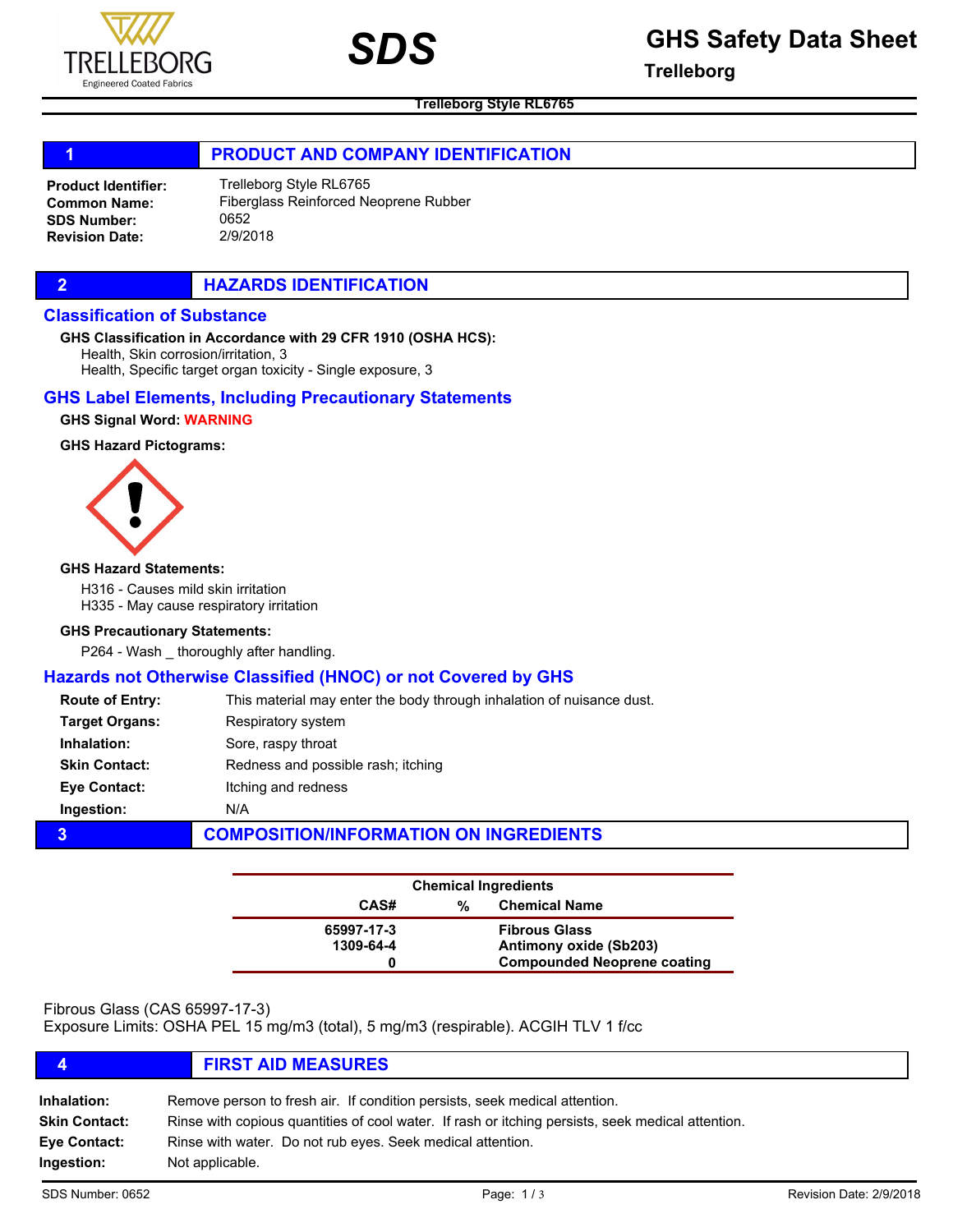Flash Point (Method Used): >250 C by TOC Flammable Limits

LEL: N/A UEL: N/A

Extinguishing Media: Water, carbon dioxide, or dry chemical

Special Fire Fighting Procedures: Thermal decomposiiton of fiber coating may produce an irritating mixture of smoke and fumes.

Unusual Fire and Explosion Hazards: None

# **6 ACCIDENTAL RELEASE MEASURES**

Material is a solid in roll form. If accidently released, rewind material back onto roll.

|                                                              | <b>HANDLING AND STORAGE</b>                                                                                                                                                 |
|--------------------------------------------------------------|-----------------------------------------------------------------------------------------------------------------------------------------------------------------------------|
| <b>Handling Precautions:</b><br><b>Storage Requirements:</b> | Use adequate material handling equipment.<br>Store in dry place. Use may be at temperature extremes based on product data, but storage should be<br>at ambient temperature. |
|                                                              | <b>EXPOSURE CONTROLS/PERSONAL PROTECTION</b>                                                                                                                                |

| <b>Engineering Controls:</b>                       | Local exhaust; dust collection                      |
|----------------------------------------------------|-----------------------------------------------------|
| <b>Personal Protective</b>                         | HMIS PP, A   Safety Glasses                         |
| Equipment:                                         | Safety glasses; cotton gloves; long sleeve clothing |
| Wash thoroughly with soap and water after handling |                                                     |

| 9                                      | PHYSICAL AND CHEMICAL PROPERTIES  |                                      |                            |  |
|----------------------------------------|-----------------------------------|--------------------------------------|----------------------------|--|
| Appearance:                            | Black rubber with a fabric insert |                                      |                            |  |
| <b>Physical State:</b>                 | Solid                             | Odor:                                | Typical Plastic (PVC) Odor |  |
| <b>Specific Gravity or</b><br>Density: | 2.4                               | Solubility:                          | Negligible                 |  |
| <b>Boiling Point:</b>                  | N/A                               | <b>Freezing or Melting</b><br>Point: | > 350                      |  |
| <b>Vapor Pressure:</b>                 | N/A                               | <b>Vapor Density:</b>                | N/A                        |  |
| Potentia Hydrogenii:                   | N/A                               |                                      |                            |  |

# 10 STABILITY AND REACTIVITY

| <b>Chemical Stability:</b>             | Material is stable.                                |
|----------------------------------------|----------------------------------------------------|
| Conditions to<br>Avoldentification:    | None known.                                        |
| <b>Materials to Avoldentification:</b> | Strong oxidizing agents.                           |
| <b>Hazardous Decomposition:</b>        | Carbon monoxide; carbon dioxide; hydrogen chloride |
| <b>Hazardous Polymerization:</b>       | Will Not Occur.                                    |

11 **TOXICOLOGICAL INFORMATION** 

Direct contact with fiberglass materials or exposure to airborne fiberglass dust may irritate the skin, eyes, nose and throat. Fiberglass can cause itching due to mechanical irritation from the fibers. This is not an allergic reaction to the material. Breathing fibers may irritate the airways resulting in coughing and a scratchy throat. Some people are sensitive to the fibers, while others are not.